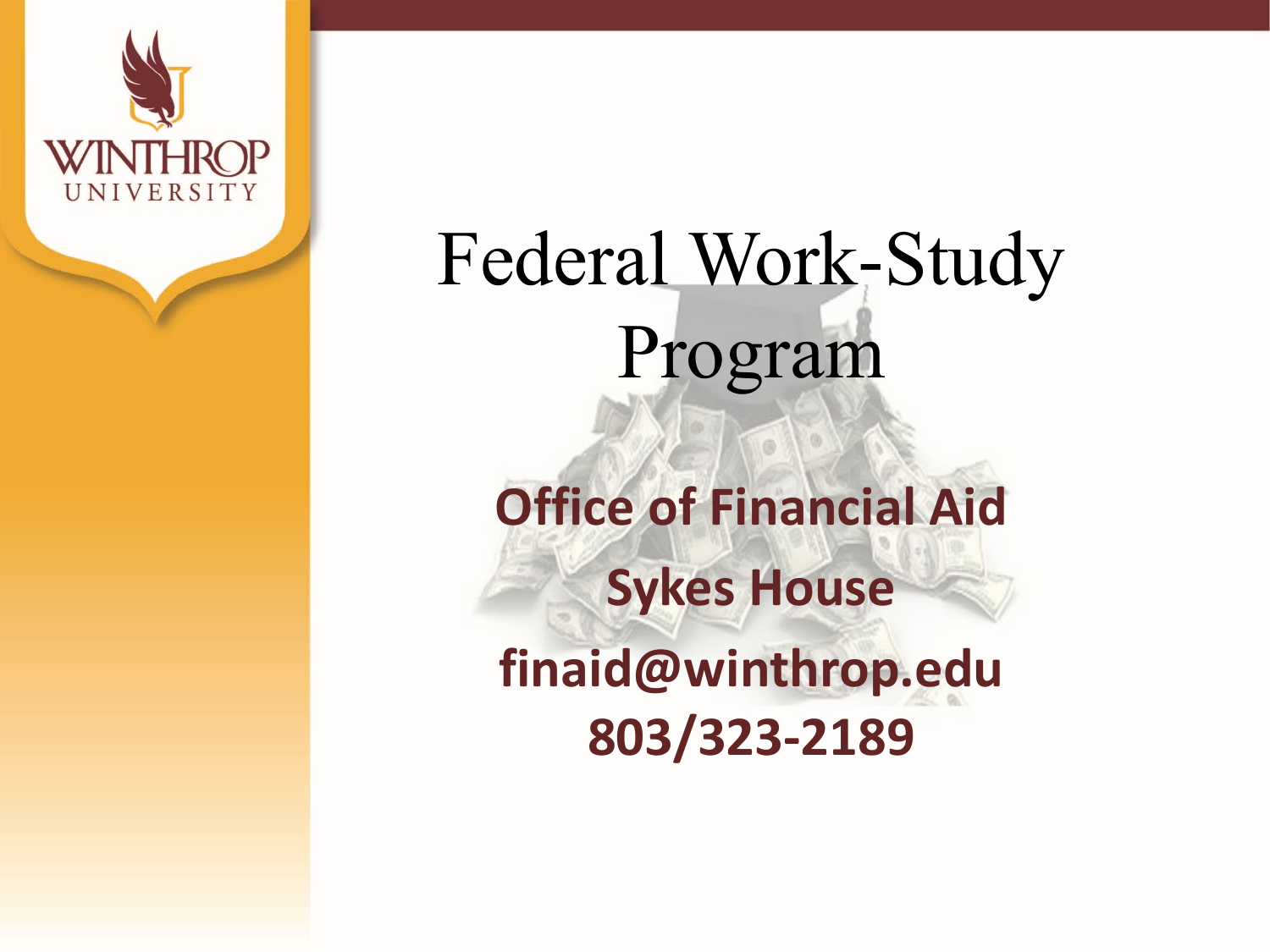

# **Topics**

- What is Federal Work-Study (FWS)?
- Payment Process
- Employment Forms
- **Restrictions**
- Important Deadlines
- Posting Available Jobs
- Department Responsibilities
- **Calculations**
- Student Responsibilities
- **Timesheets**
- **Resources**

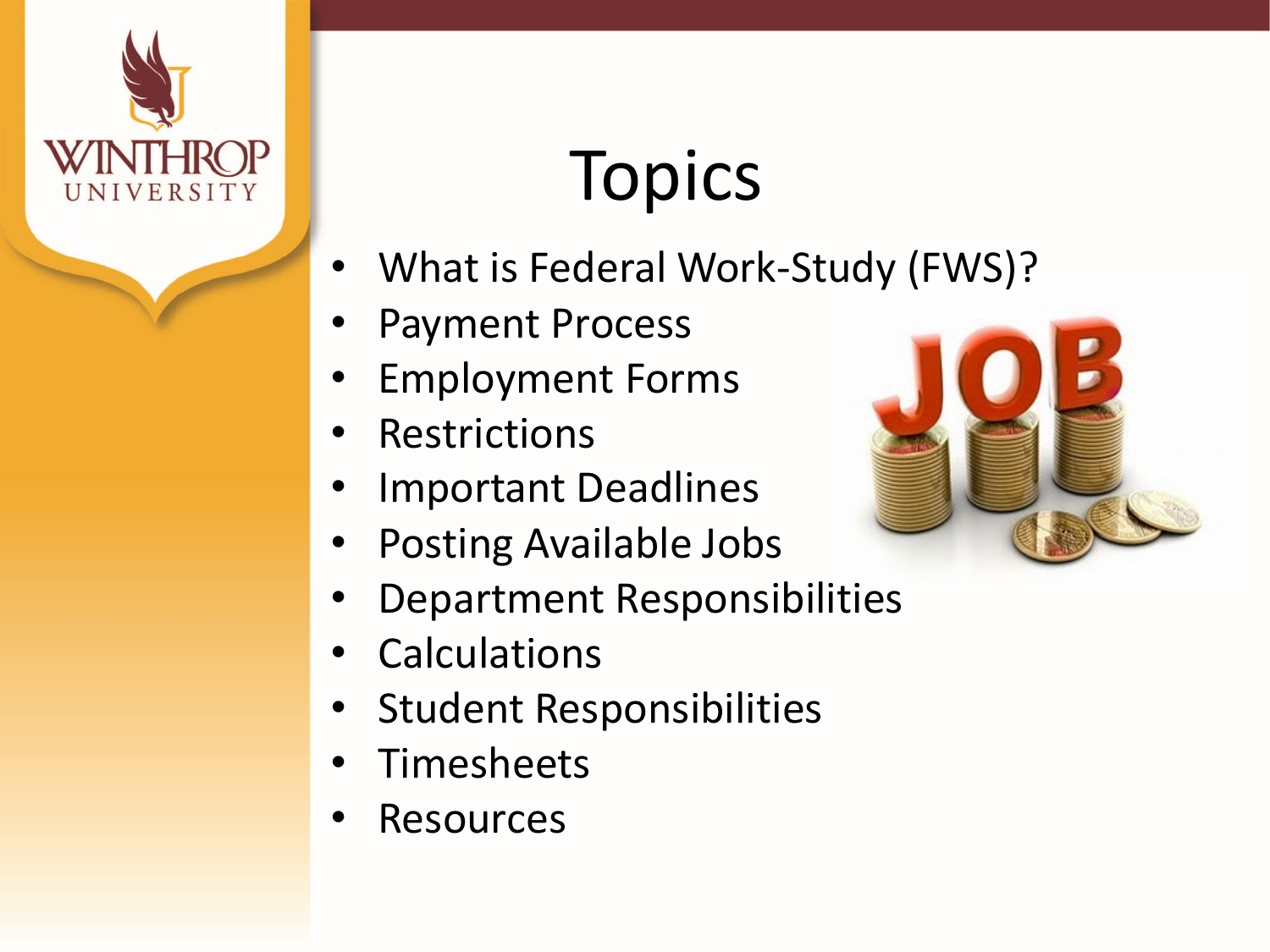



# Federal Work-Study (FWS)

- FWS program provides part-time jobs for undergraduate and graduate students enrolled at least half-time
- Students must have financial need as determined by the results of the FAFSA
- Unlike loans, grants, or scholarships, the funds are not applied to students' accounts
- Departments should encourage returning Work- Study students to file their FAFSA as close to October 1 as possible if they intend on continuing their employment since funding is limited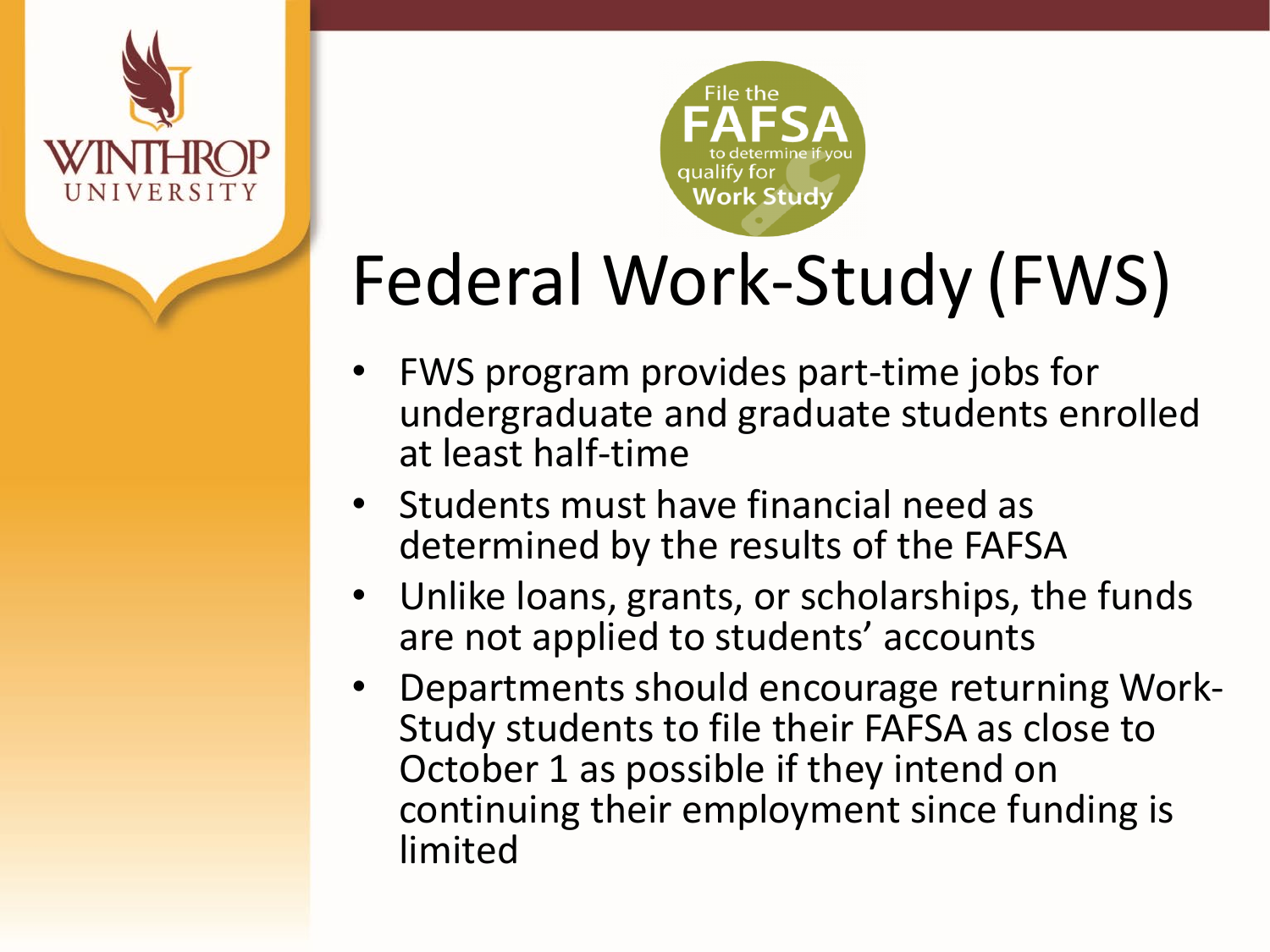

#### Payment Process

- Students receive a paycheck on the 10<sup>th</sup> and 25<sup>th</sup> of every month
- If payday falls on a weekend, students will be paid the Friday before



Students are encouraged to set up direct deposit with Payroll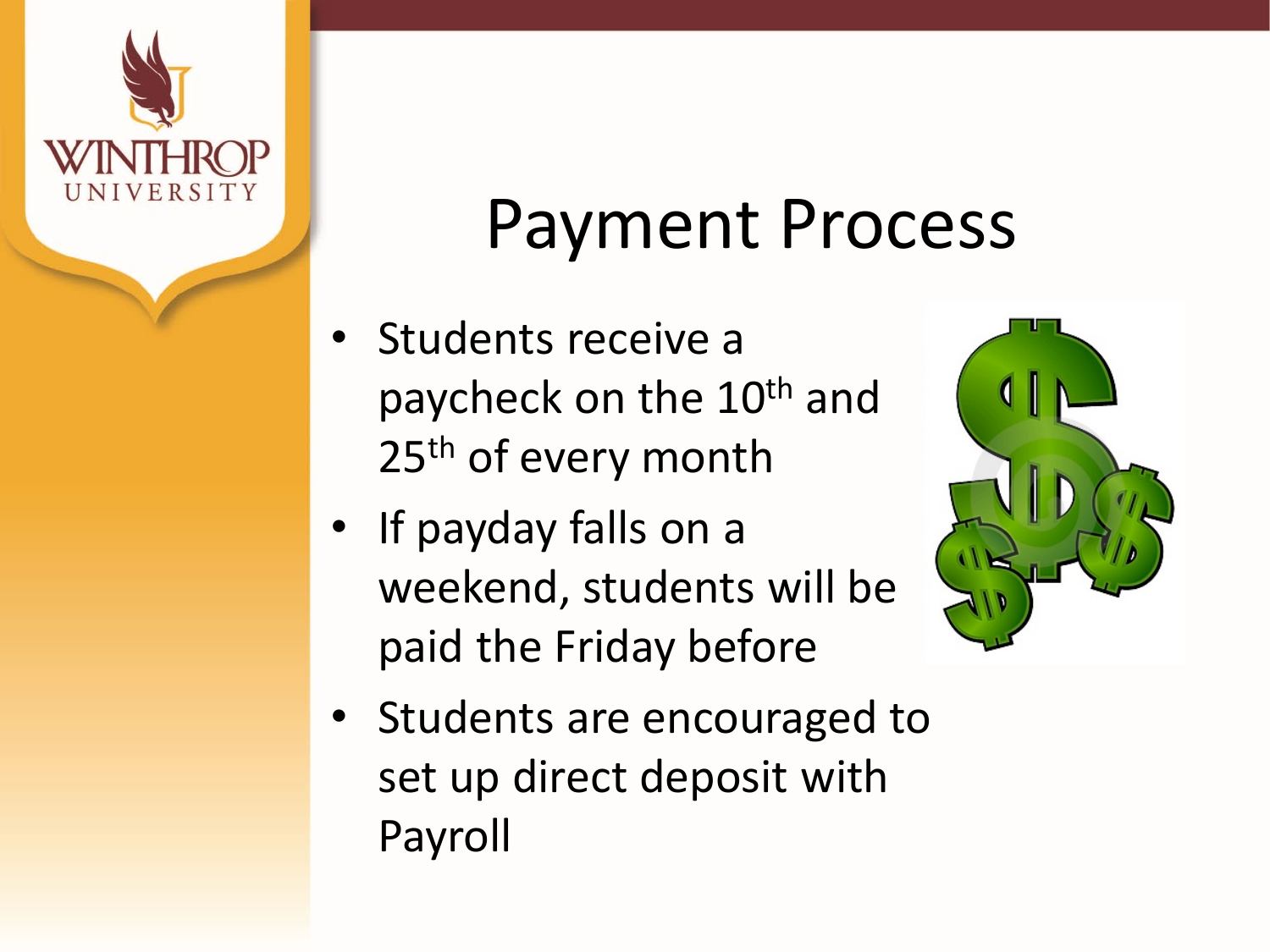

# Employment Forms

- Proof of Federal Work-Study (copy of financial aid awards in Wingspan)
- Departments advertise jobs and hire employees through the Applicant Tracking System (ATS):

[https://www.winthrop.edu/hr/student-](https://www.winthrop.edu/hr/student-employment-instructions.aspx) employment-instructions.aspx

#### **IF YOU HAVE QUESTIONS ABOUT THE STUDENT EMPLOYMENT SYSTEM, PLEASE CONTACT HUMAN RESOURCES FOR ASSISTANCE** [HRhelp@Winthrop.edu](mailto:hrhelp@winthrop.edu)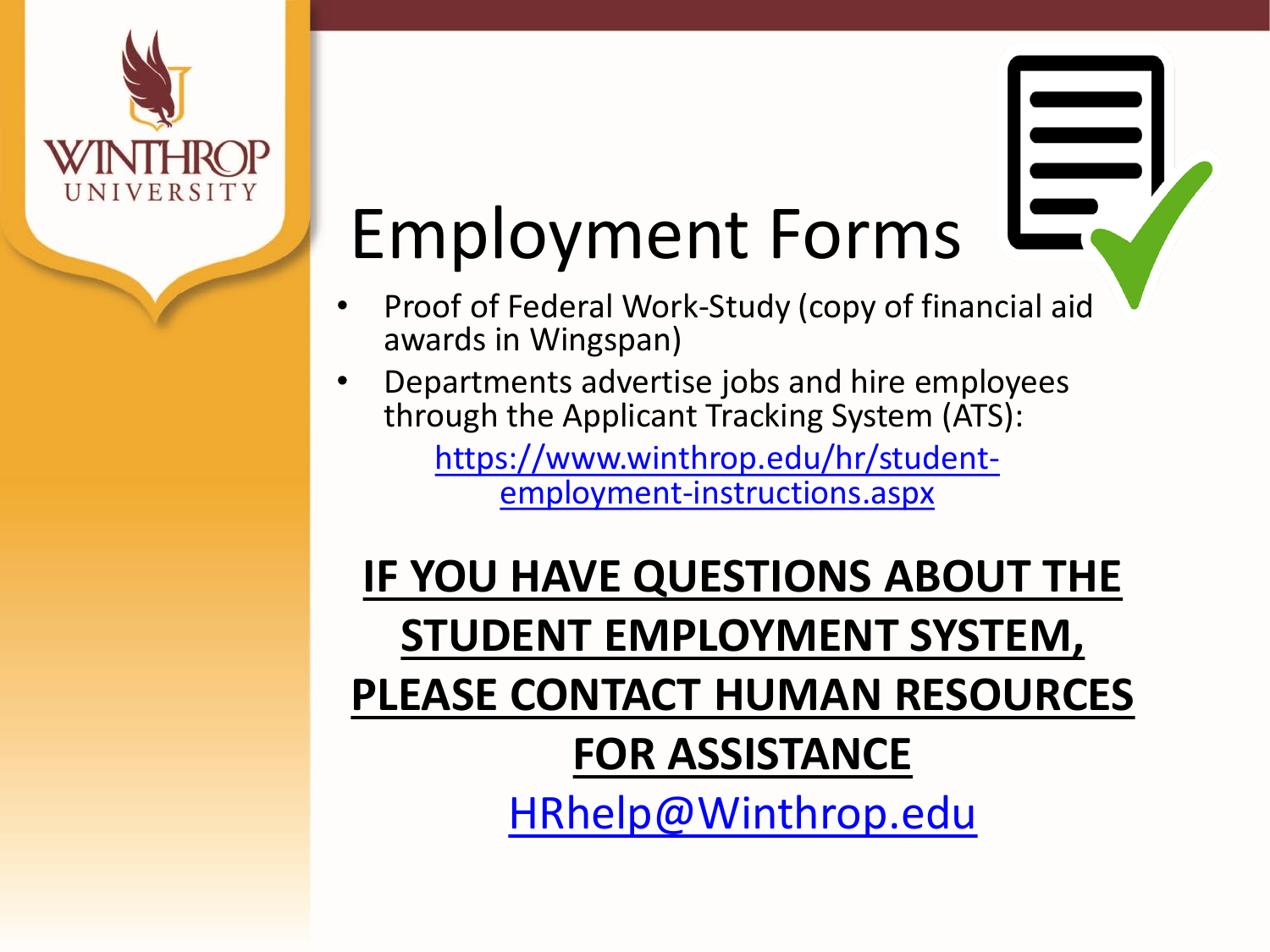

#### Restrictions



- Work-Study is not an opportunity to study at work
- Employment period is from the first day of class until the last day of exams each semester
- Pay-rates are established by the department, but must be **at least** minimum wage (\$7.25/hr)
- Students may **not** work more than 20 hours per week total in all combined Winthrop jobs
- Unused funds cannot be carried forward into any other academic year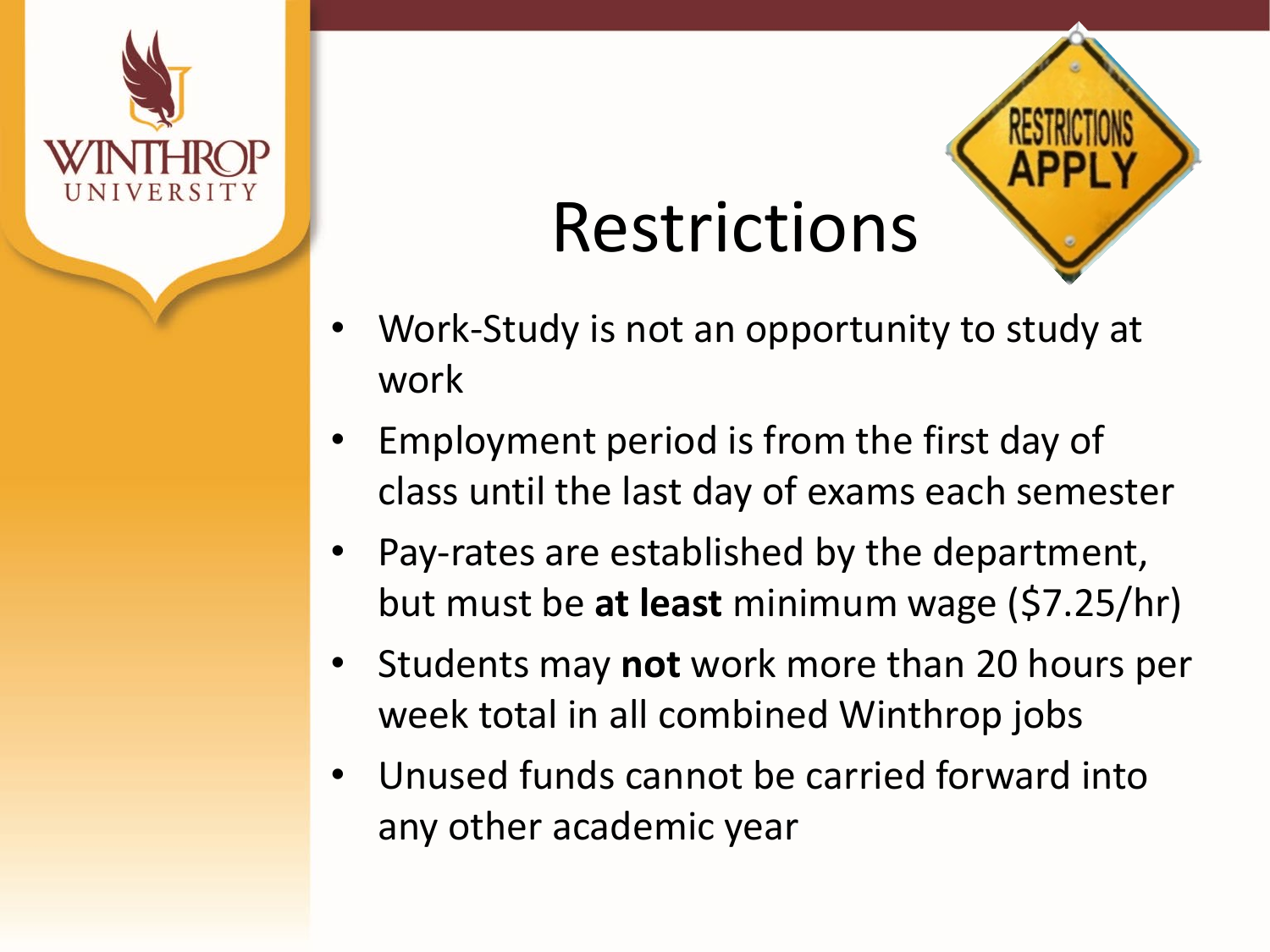



### Important Deadlines

- Students must accept FWS and complete all necessary paperwork to begin working
- Student employment process must be completed with Human Resources prior to financial aid completing the employment authorization process
- Students who do not secure a FWS job will have their FWS award cancelled (approximately early October)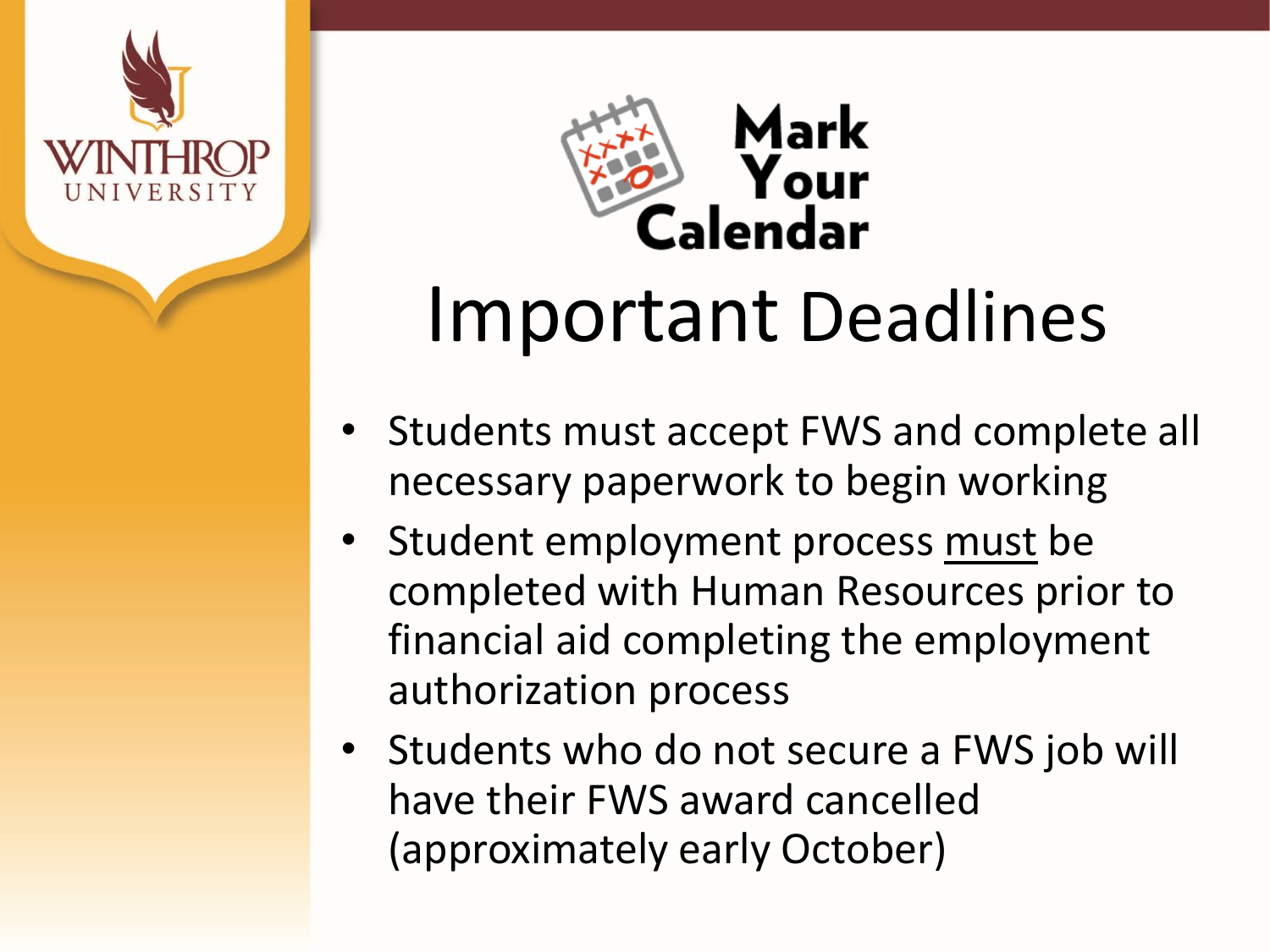

## Posting Available Jobs

Federal Work-Study jobs must be posted with Human Resources:

[https://www.winthrop.edu/hr/student-](https://www.winthrop.edu/hr/student-employment-instructions.aspx) employment-instructions.aspx

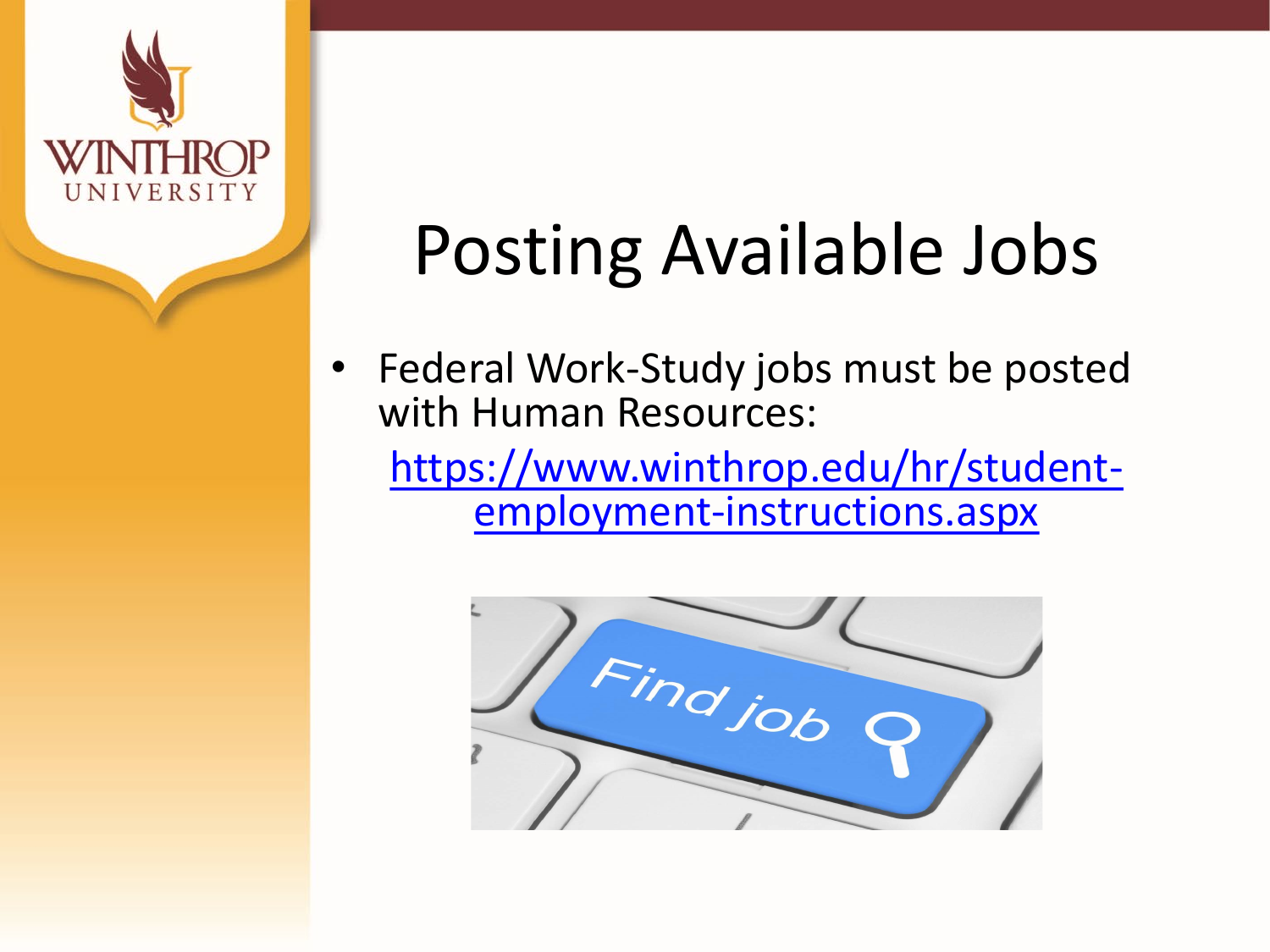

# Department Responsibilities



- Determine the hourly rate paid to the student; minimum of \$7.25/hour
- Keep a record of each student's earnings
- Terminate employment once FWS award earned or submit new or updated employment information to HR to transfer employment to departmental budget
- Notify HR and Office of Financial Aid if student is no longer working, transferred to department budget, or hourly rate is changed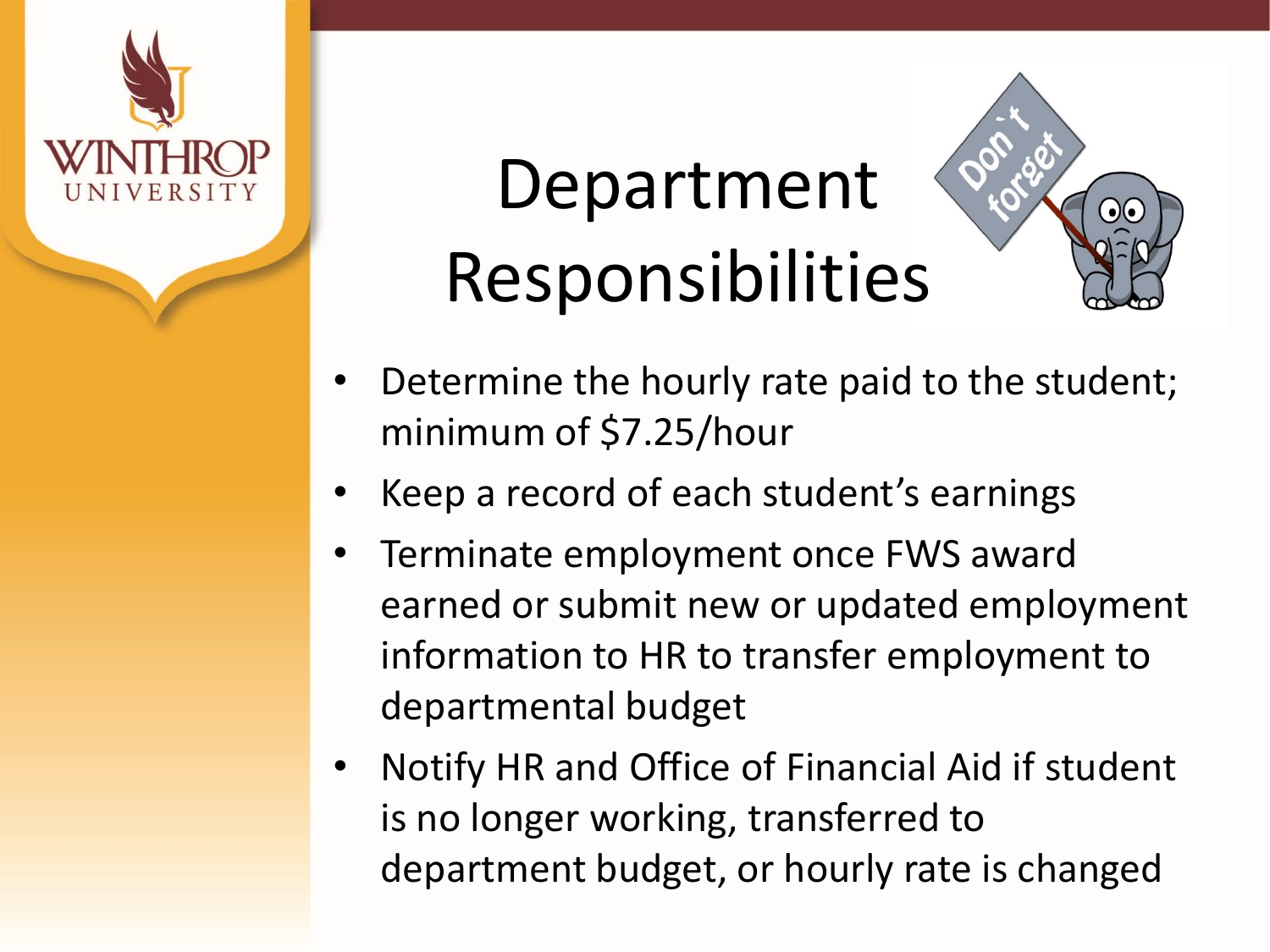



# Calculation



- To calculate how far the FWS award will go, divide the total award amount by the number of work weeks anticipated. Divide that result by the hourly rate.
- Example:

\$2200 award /30 work weeks = 73.33 73.33 / \$7.25 hour = 10.11 hours/week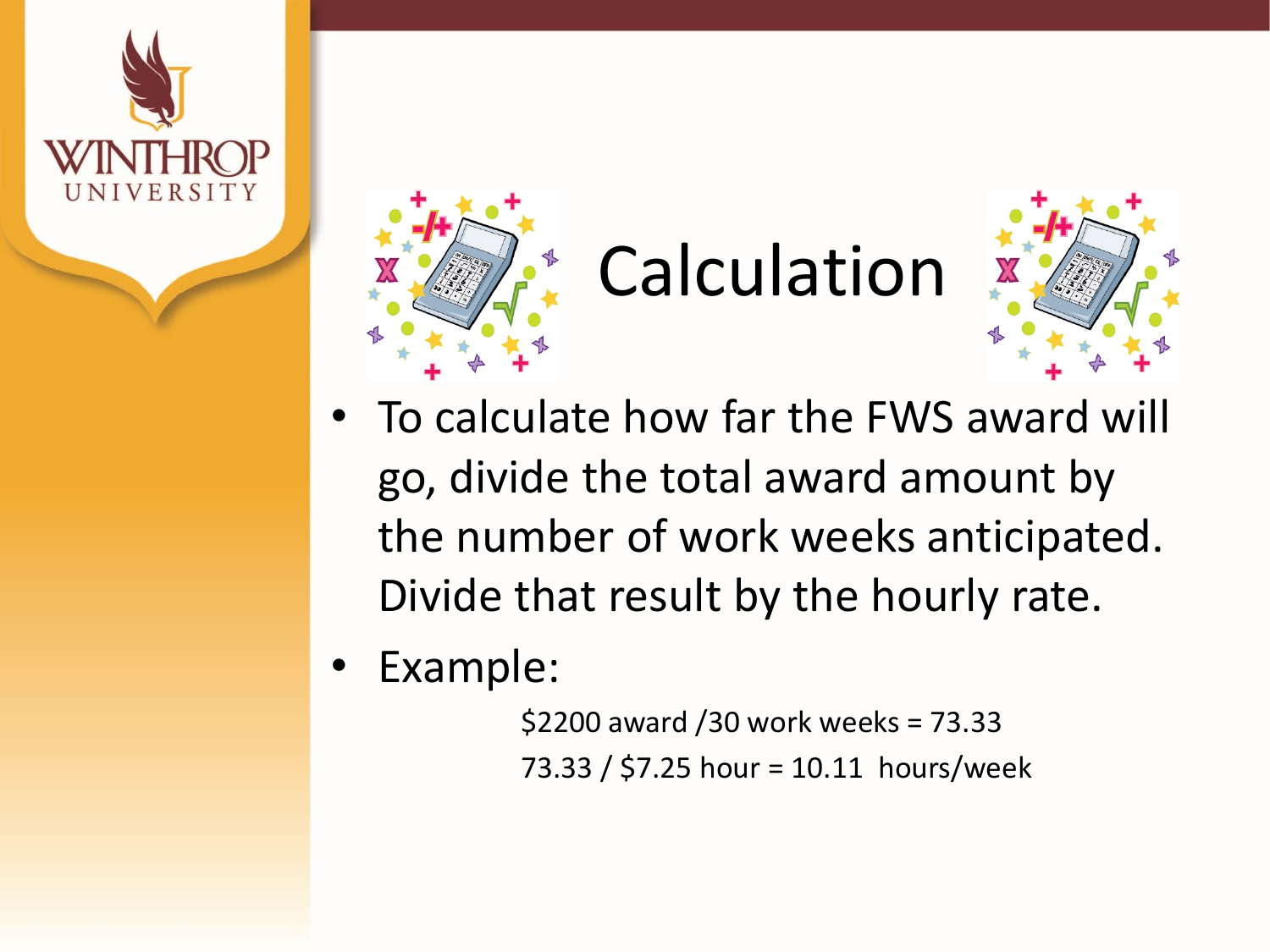

# Student Responsibilities



- Submit timesheet to supervisor
- Keep track of hours worked
- Do not exceed the FWS award amount for the year – they can view their earnings in Wingspan
- Respond to emails from our office in a timely manner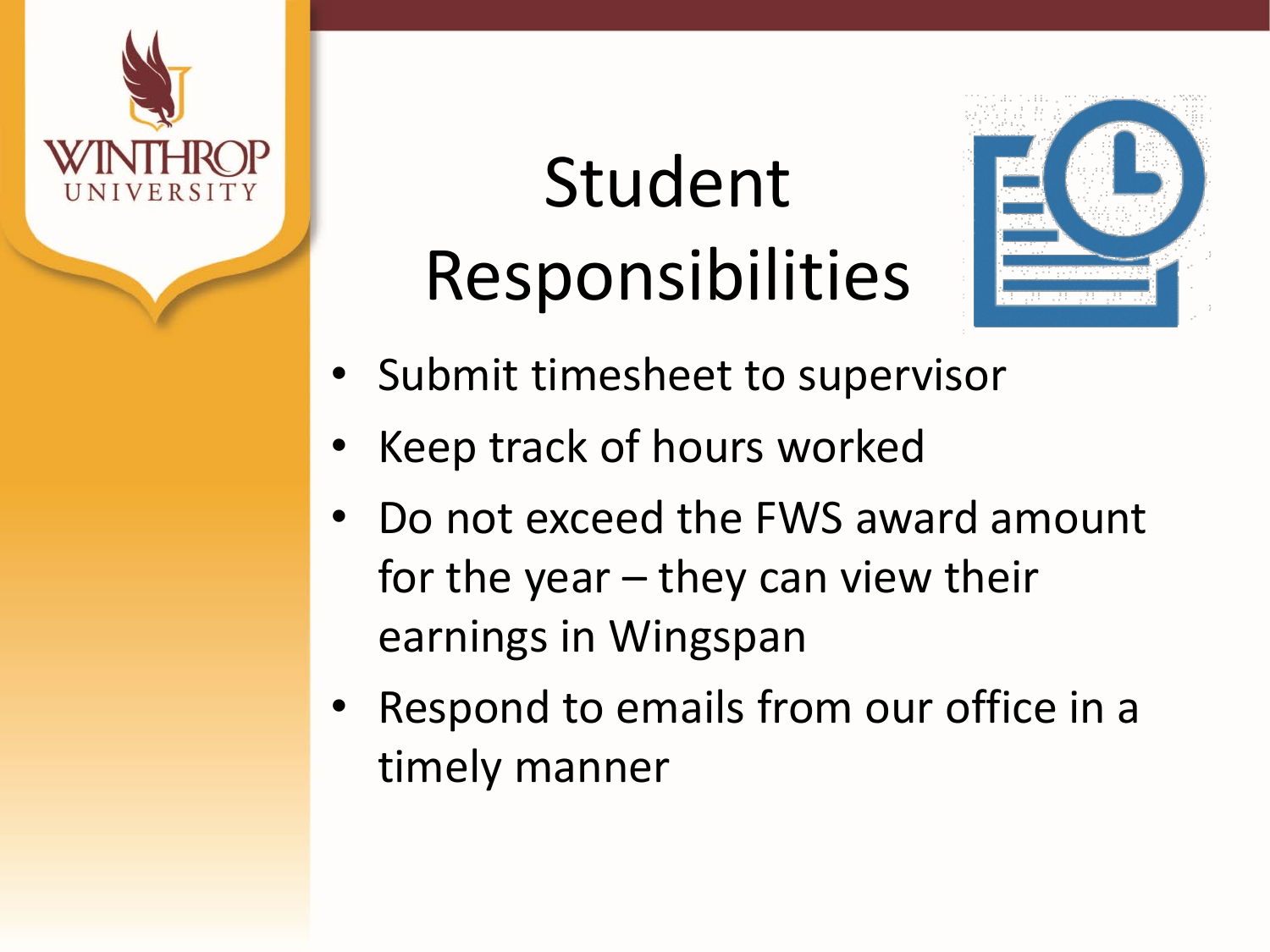

# Student Timesheets



- Timesheets must be completed via Wingspan and rounded to the nearest quarter hour (ex. One hour and 10 minutes = 1.25 hours)
- Hours worked should all end in .00, .25, .50, or .75